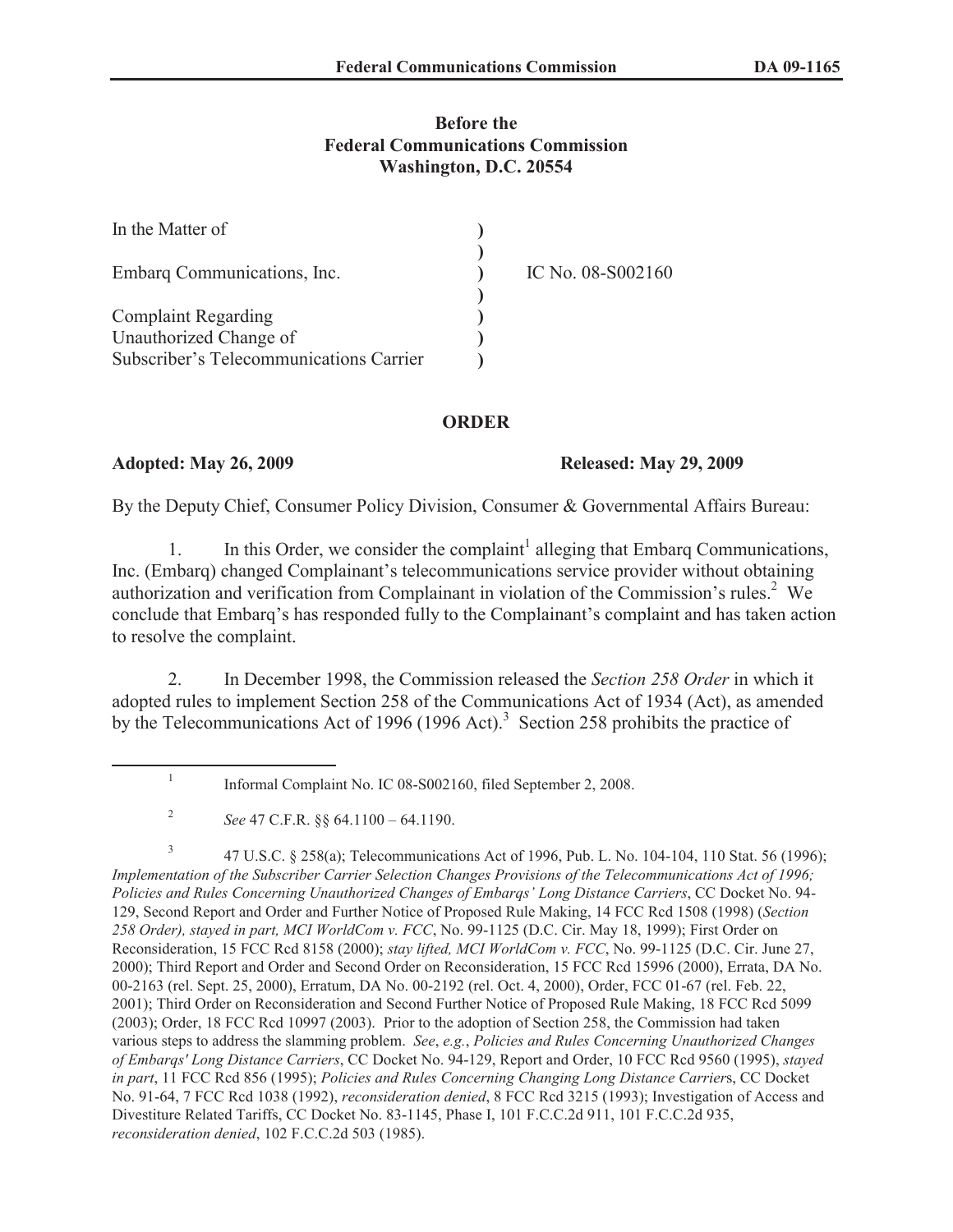"slamming," the submission or execution of an unauthorized change in a subscriber's selection of a provider of telephone exchange service or telephone toll service.<sup>4</sup> In the *Section 258 Order*, the Commission adopted aggressive new rules designed to take the profit out of slamming, broadened the scope of the slamming rules to encompass all carriers, and modified its existing requirements for the authorization and verification of preferred carrier changes. The rules require, among other things, that a carrier receive individual subscriber consent before a carrier change may occur.<sup>5</sup> Pursuant to Section 258, carriers are absolutely barred from changing a customer's preferred local or long distance carrier without first complying with one of the Commission's verification procedures.<sup>6</sup> Specifically, a carrier must: (1) obtain the subscriber's written or electronically signed authorization in a format that meets the requirements of Section 64.1130; (2) obtain confirmation from the subscriber via a toll-free number provided exclusively for the purpose of confirming orders electronically; or (3) utilize an independent third party to verify the subscriber's order.<sup>7</sup>

3. The Commission also has adopted liability rules. These rules require the carrier to absolve the subscriber where the subscriber has not paid his or her bill. In that context, if the subscriber has not already paid charges to the unauthorized carrier, the subscriber is absolved of liability for charges imposed by the unauthorized carrier for service provided during the first 30 days after the unauthorized change. $8$  Where the subscriber has paid charges to the unauthorized carrier, the Commission's rules require that the unauthorized carrier pay 150% of those charges to the authorized carrier, and the authorized carrier shall refund or credit to the subscriber 50% of all charges paid by the subscriber to the unauthorized carrier.<sup>9</sup> Carriers should note that our actions in this order do not preclude the Commission from taking additional action, if warranted, pursuant to Section 503 of the Act.<sup>10</sup>

4. We received Complainant's complaint on September 2, 2008 alleging that Complainant's telecommunications service provider had been changed to Embarq without Complainant's authorization. Pursuant to Sections 1.719 and 64.1150 of our rules, $11$  we notified

7 *See* 47 C.F.R. § 64.1120(c). Section 64.1130 details the requirements for letter of agency form and content for written or electronically signed authorizations. 47 C.F.R. § 64.1130.

8 *See* 47 C.F.R. §§ 64.1140, 64.1160. Any charges imposed by the unauthorized carrier on the subscriber for service provided after this 30-day period shall be paid by the subscriber to the authorized carrier at the rates the subscriber was paying to the authorized carrier at the time of the unauthorized change. *Id.*

9 *See* 47 C.F.R. §§ 64.1140, 64.1170.

<sup>10</sup> *See* 47 U.S.C. § 503.

<sup>11</sup> 47 C.F.R. § 1.719 (Commission procedure for informal complaints filed pursuant to Section 258 of the Act); 47 C.F.R. § 64.1150 (procedures for resolution of unauthorized changes in preferred carrier).

<sup>4</sup> 47 U.S.C. § 258(a).

<sup>5</sup> *See* 47 C.F.R. § 64.1120.

<sup>6</sup> 47 U.S.C. § 258(a).